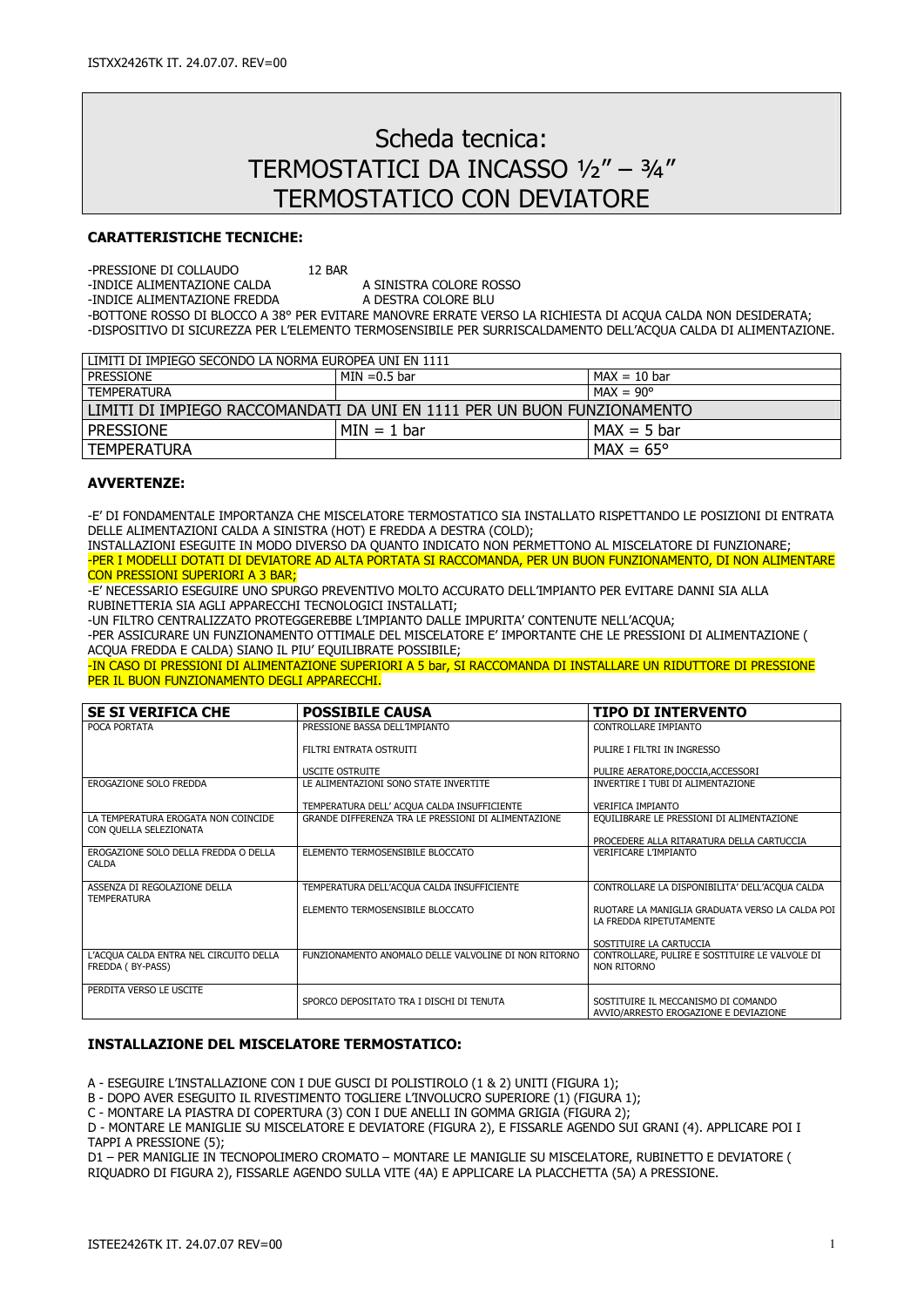I MISCELATORI SONO TESTATI E TARATI PRESSO LA NOSTRA SEDE TUTTAVIA PARTICOLARI CONDIZIONI DI ESERCIZIO POSSONO RENDERE NECESSARIA UNA NUOVA TARATURA PER OTTENERE LE TEMPERATURE RICHIESTE. PROCEDERE SECONDO LE SEGUENTI INDICAZIONI:

A -FAR SCORRERE L'ACQUA MISURANDO LA TEMPERATURA CON UN TERMOMETRO;

B - RUOTARE LA MANIGLIA FINO AD OTTENERE LA TEMPERATURA DI 38°;

C - RIMUOVERE IL TAPPO (5), SVITARE IL GRANO (4) E TOGLIERE LA MANIGLIA GRADUATA SENZA RUOTARLA (FIGURA 2) E REINSERIRLA IN MODO CHE I 38° SIANO IN CORRISPONDENZA DELL'INDICE DI RIFERIMENTO DELLA TEMPERATURA; C1 – PER MANIGLIE IN TECNOPOLIMERO CROMATO - TOGLIERE LA PLACCHETTA (5A), SVITARE LA VITE DI FISSAGGIO (4A) (RIQUADRO DI FIGURA 2);

D - FISSARE LA MANIGLIA AGENDO SUL GRANO (4) E INSERIRE IL TAPPO A PRESSIONE (5).

## MANUTENZIONE (FIGURA 3):

PER EFFETTUARE MANUTENZIONI O VERIFICA DELLA CARTUCCIA TERMOSTATICA RICORDARSI DI CHIUDERE LE ACQUE DI ALIMENTAZIONE E SCARICARE LE PRESSIONI INTERNE APRENDO IL RUBINETTO:

- A TOGLIERE (FIGURA 3) IL TAPPO (5), SVITARE IL GRANO (4) E TOGLIERE LA MANIGLIA GRADUATA;
- B RIMUOVERE LA CAMMA IN MATERIALE PLASTICO GRIGIO (6);
- C CON LA CHIAVE CH 32 SMONTARE LA GHIERA DI COPERTURA (7);
- D -TOGLIERE LA CARTUCCIA (8);
- E VERIFICARE IL FUNZIONAMENTO, PULIRE I FILTRI DALLE IMPURITA' O SOSTITUIRLA;
- F PROCEDERE IN MODO INVERSO SEGUENDO LE ISTRUZIONI DI TARATURA.

### MANUTENZIONE DEL DEVIATORE (FIGURA 3):

- A TOGLIERE IL TAPPO (5), SVITARE IL GRANO (4) E TOGLIERE LA MANIGLIA;
- B SVITARE LA VITE DI FISSAGGIO (9) E TOGLIERE L'INSERTO;
- C SVITARE E TOGLIERE IL ROSONE (10) ;
- D CON LA CHIAVE CH 40 SMONTARE IL GRUPPO DEVIATORE (11);
- E VERIFICARLO O SOSTITUIRLO;
- F PROCEDERE IN MODO INVERSO.

### MANUTENZIONE DELLE VALVOLE (FIGURA 1):

- A TOGLIERE IL TAPPO DI ISPEZIONE (12) DELLA VALVOLA DI NON RITORNO (FIGURA 1);
- B TOGLIERE LA VALVOLA DI NON RITORNO;
- C VERIFICARE LA VALVOLA;
- D PROCEDERE IN MODO INVERSO.

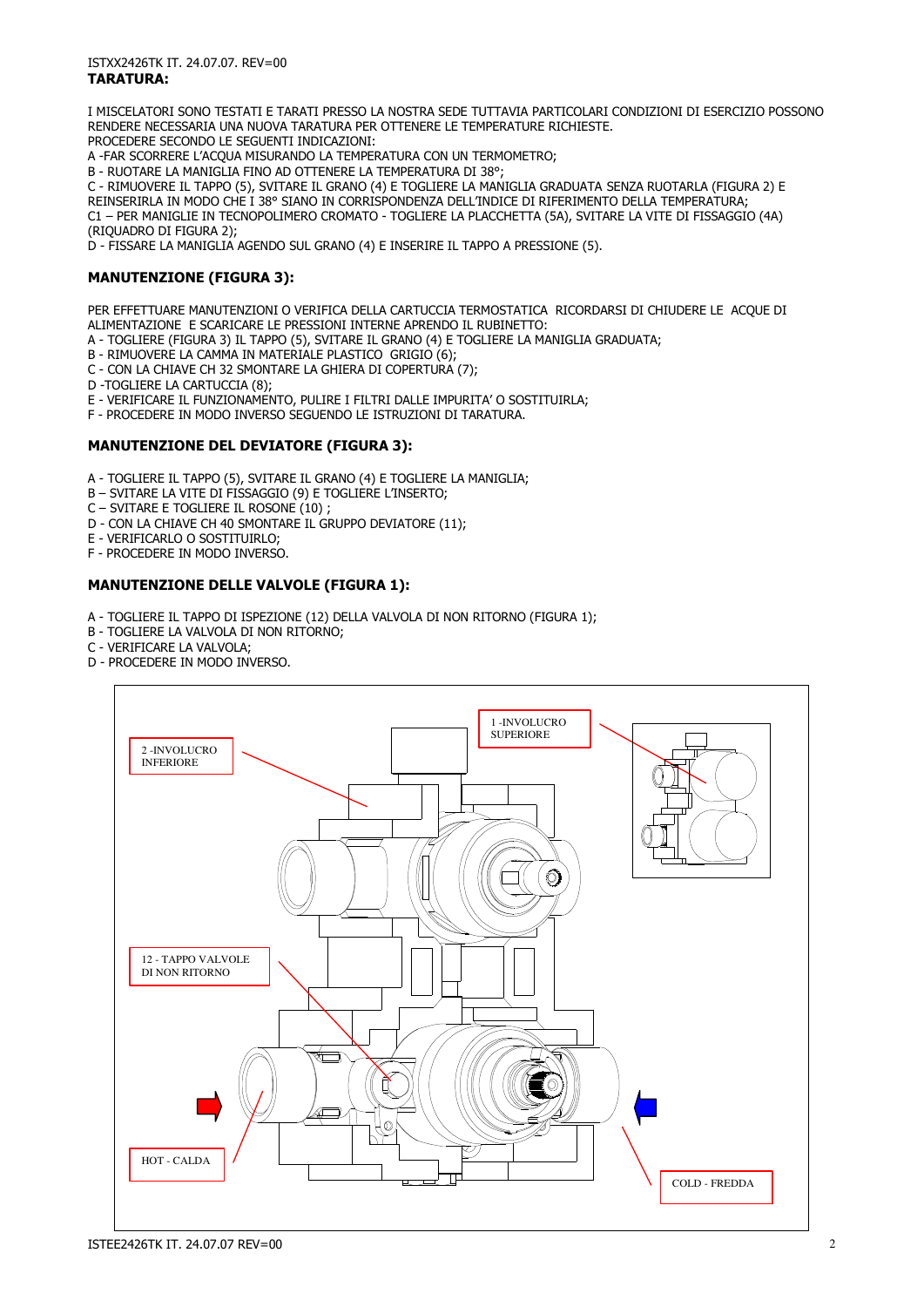ISTXX2426TK IT. 24.07.07. REV=00 FIGURA 1 – INSTALLAZIONE, COLLEGAMENTI E MANUTENZIONE VALVOLE DI NON RITORNO



FIGURA 2 – MONTAGGIO FINITURE (PIASTRA E MANIGLIE)



FIGURA 3 – MANUTENZIONE COMPONENTI INTERNI